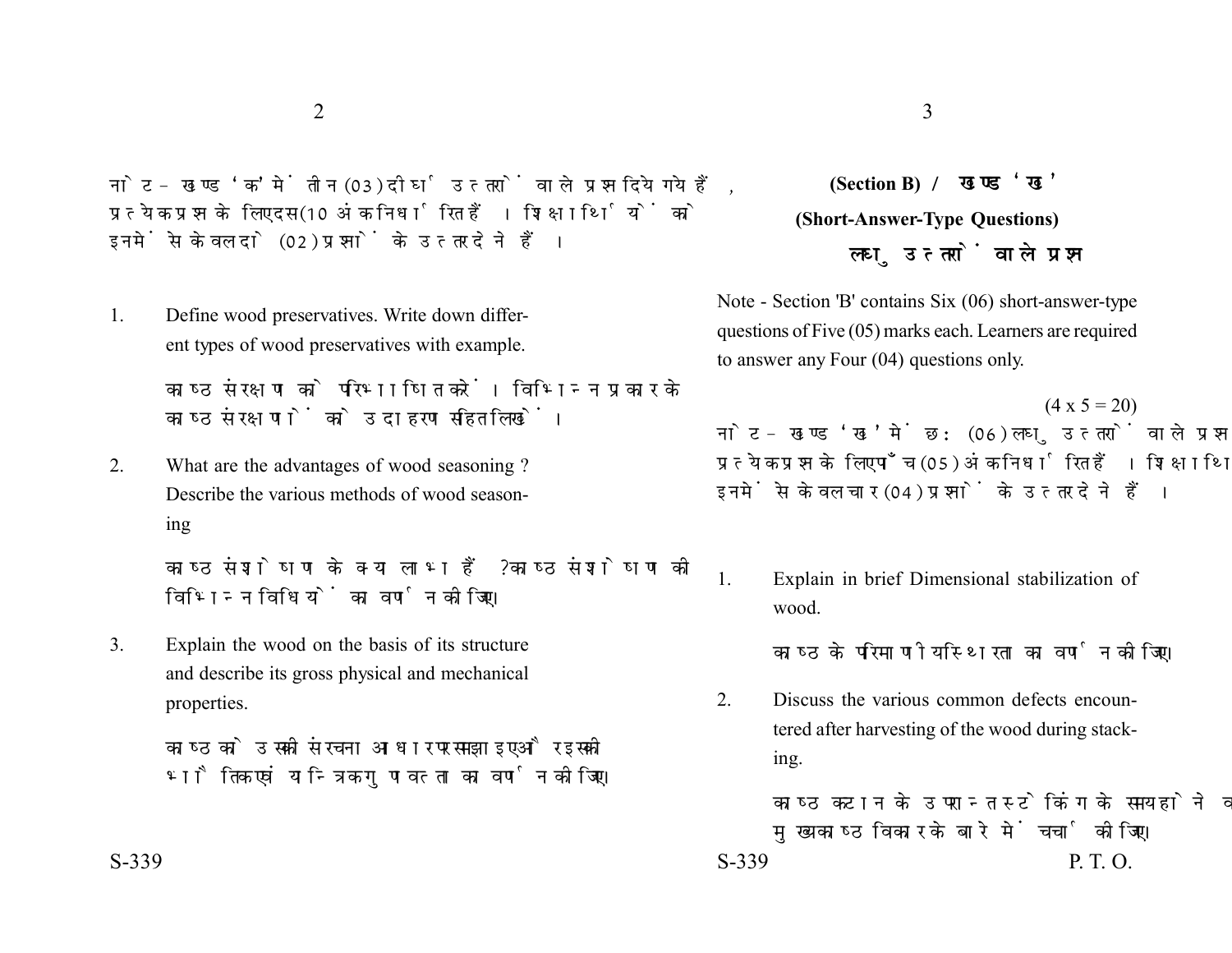3. Differentiate between the following with examples :

निम्नलिखित में उदाहरण सहित अन्तर कोजिए -

- (i) Flexibility and elasticity फ्लेक्सीबिलिटी एवं इलास्टिसीटी
- (ii) Strength and hardness स्टेन्थ एवं कठोरता
- 4. Write short notes of the following with examples :

निम्नलिखित पर उदाहरण सहित संक्षिप्त टिप्पणियाँ लिखिए :

(i) ASCU

अस्कू

(ii) Bamboo and cane

बांस एवं केन

Total No. of Printed Pages : 6 Roll No........................

**FR - 10 Wood Science and Technology** (काष्ठ विज्ञान एवं प्रौद्योगिकी) **Bachelor of Science**  $(BSC - 12/16/17)$ **Third Year, EXAMINATION-2019**

## **Time : 3 Hours Max. Marks : 40**

Note - This Paper is of Forty (40) marks divided into two (02) Sections A and B. Attempt the questions contained in these sections according to the detailed instructions given therein.

 $\frac{1}{2}$  ,  $\frac{1}{2}$  ,  $\frac{1}{2}$  ,  $\frac{1}{2}$  ,  $\frac{1}{2}$  ,  $\frac{1}{2}$  ,  $\frac{1}{2}$  ,  $\frac{1}{2}$  ,  $\frac{1}{2}$  ,  $\frac{1}{2}$  ,  $\frac{1}{2}$  ,  $\frac{1}{2}$  ,  $\frac{1}{2}$  ,  $\frac{1}{2}$  ,  $\frac{1}{2}$  ,  $\frac{1}{2}$  ,  $\frac{1}{2}$  ,  $\frac{1}{2}$  ,  $\frac{1$ 

नोट- यह प्रश्नपत्र चालीस (40) अंकों का है जो दो (02) खण्डों. क तथा ख में विभाजित है। प्रत्येक खण्ड में दिए गए विस्तृत निर्देशों के अनुसार ही प्रश्नों को हल करना है।

> **(Section A) (Long-Answer-Type Questions)** दीर्घ उत्तरों वाले प्रश्न

Note - Section 'A' contains Three (03) long-answertype questions of Ten (10) marks each. Learners are required to answer any Two (02) questions only.  $(2 - 10 - 20)$ 

|       |          |       | $(2 \times 10 - 20)$ |
|-------|----------|-------|----------------------|
| S-339 | P. T. O. | S-339 | P. T. O.             |